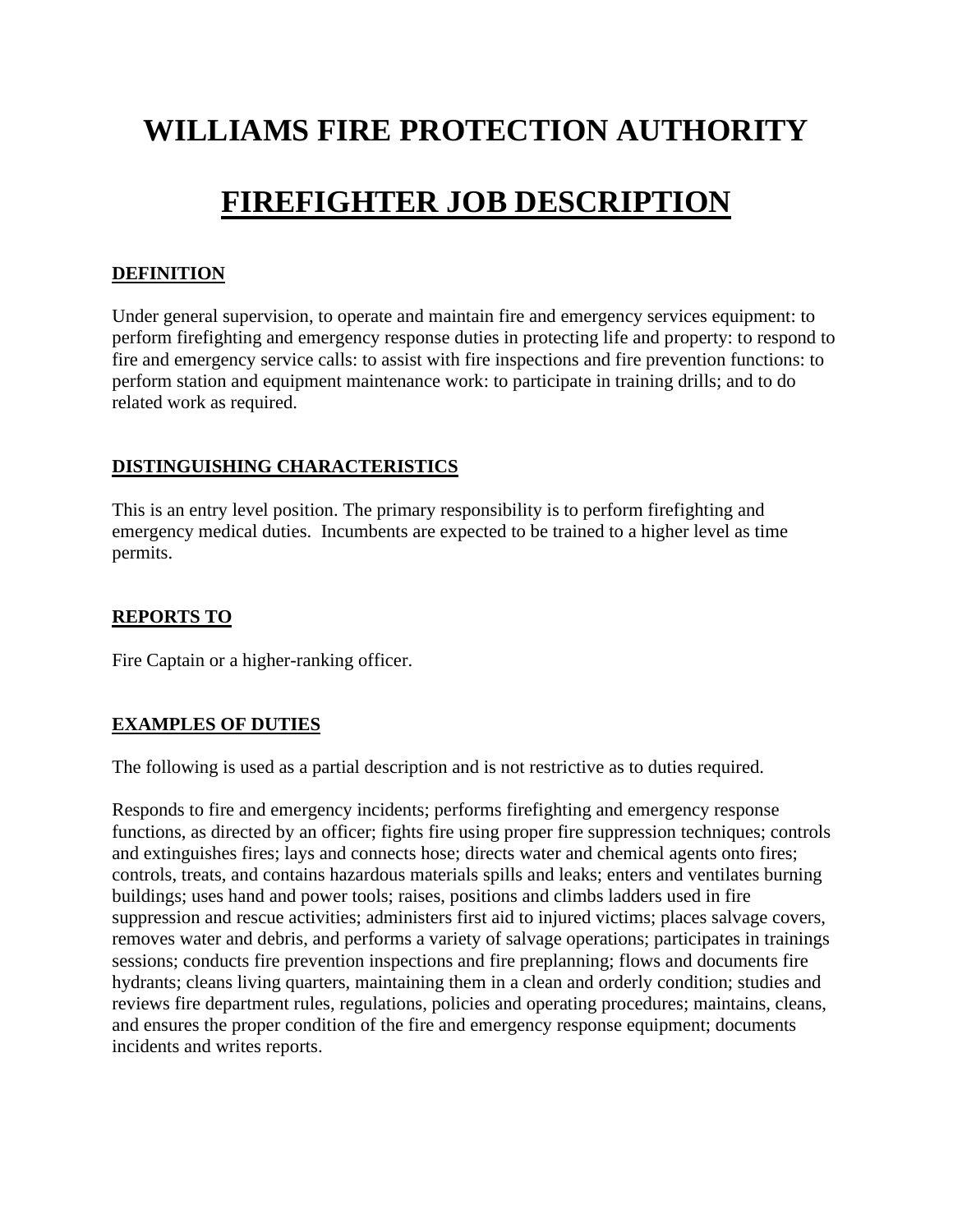### **TYPICAL PHYSICAL REQUIREMENTS**

Sit for extended periods; frequently stand and walk; climb stairs and ladders quickly and exercise above average physical agility; walk on sloped, uneven and slippery surfaces; stoop, bend over, and kneel frequently; crawl through a variety of areas on hands and knees; sufficient manual dexterity and hand-eye coordination to work with special equipment during emergency situations; lift and move objects weighing in excess of 100 lbs. without assistance; endurance to sustain extra physical effort for a substantial period of time; ability to perform emergency service duties while wearing special turnout equipment including breathing apparatus; maintain corrected hearing and vision to normal range; good verbal communications; use of general office equipment and computer.

## **TYPICAL WORKING CONDITIONS**

Work is normally performed in a fire station environment and at emergency incident scenes; frequent driving of emergency vehicles throughout the fire district; work may be performed in a variety of temperatures and weather conditions; work may be performed with unusual exposure to high temperatures, heat, and constant moisture; work may be performed with unusual exposure to hazardous material and chemicals; above average exposure to life threatening situations; regular contact with other staff and the public.

### **DESIRABLE QUALIFICATIONS**

Knowledge of:

- Principles, practices, and procedures of modern fire suppression and prevention.
- Operation, maintenance, types, and uses of firefighting and emergency response equipment used in the Williams Fire Protection Authority
- Emergency medical care and CPR
- Geography of the Williams Fire Protection Authority response area
- Use of hand tools and equipment
- Fire inspection methods and procedures
- Fire department policies, rules, procedures, and regulations
- Incident Command System & Chain of Command

Ability to:

- Skillfully use a variety of fire suppression and emergency medical methods and procedures.
- Drive fire and emergency vehicles safely and skillfully, in accordance with traffic laws.
- Understand and act in accordance with department policy, rules, and regulations
- Read, understand and apply fire prevention ordinances and hazardous material related information.
- Skillfully operate fire and emergency service equipment during emergency incidents.
- Meet established standards of physical endurance and agility.
- Work for extended periods of time under adverse conditions.